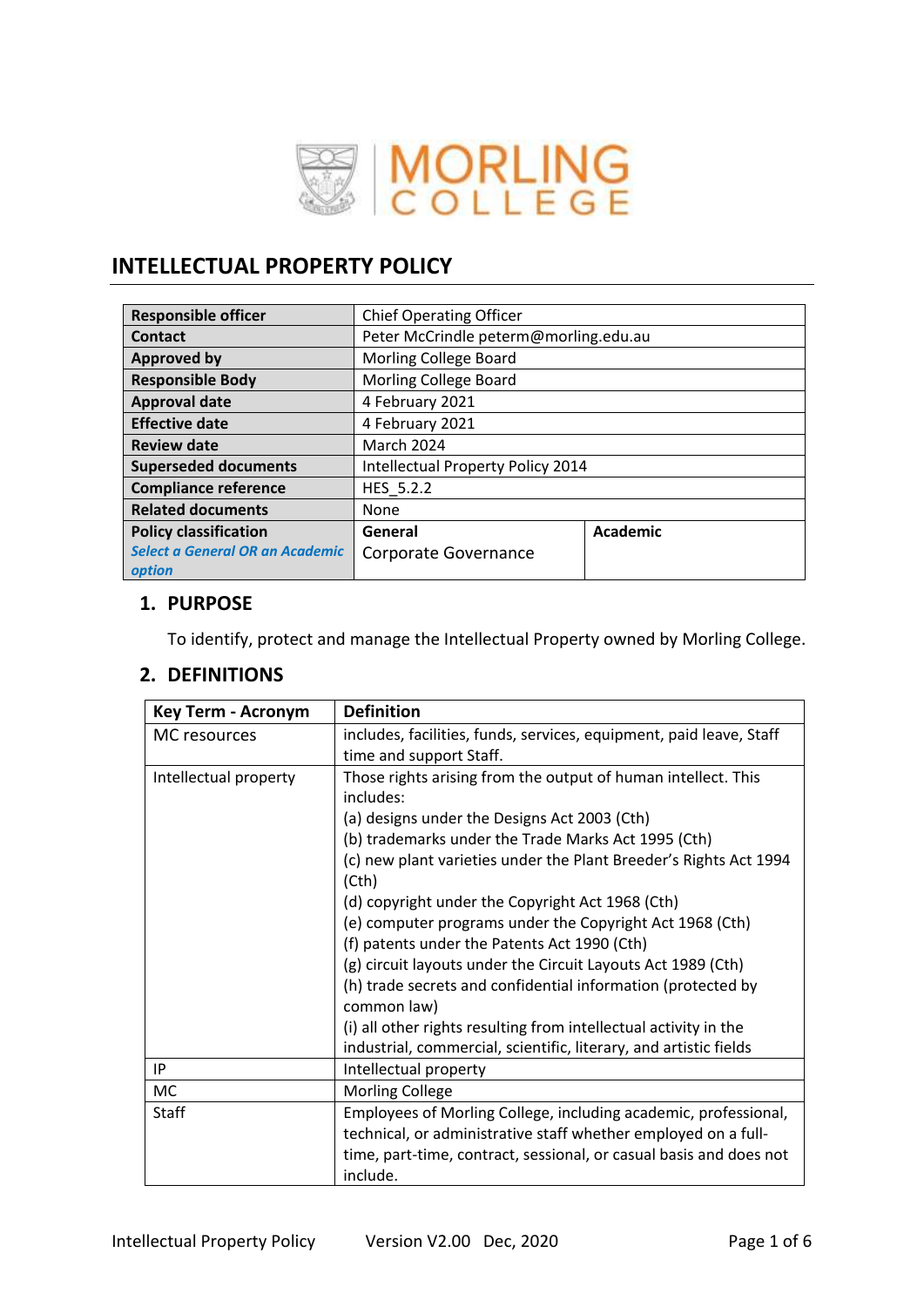| Student | Any student, undergraduate or postgraduate, enrolled in a<br>course at Morling College                                                                                                                                                                                                                                                        |
|---------|-----------------------------------------------------------------------------------------------------------------------------------------------------------------------------------------------------------------------------------------------------------------------------------------------------------------------------------------------|
| Visitor | A person who is not a Staff member or Student of the College,<br>who are physically located at Morling and who takes part in any<br>research, teaching or other activity that would normally be<br>conducted by a Staff member or Student and includes persons<br>who hold conjoint, adjunct, emeritus, honorary and visiting<br>appointment. |

# **3. SCOPE**

This policy applies to all Morling College (MC) staff, and to all students. The policy applies to adjunct staff, consultants, visitors, and other persons generating Intellectual property (IP) in collaboration MC staff or students or engaged by the MC to undertake specific activities.

This Policy is incorporated by reference in the provisions of the contract of employment of Staff, in the conditions of enrolment of Students, in letters of appointment of Visitors and in-service contracts with consultants and other persons contracting with MC from time to time.

# **4. POLICY STATEMENT**

- 4.1 Except as otherwise agreed in writing by the Principal, or stated in this Policy, Morling College asserts ownership of all IP of works created by a staff, students, visitors, honorary research fellows, and volunteers where the works were created:
	- 4.1.1 in the course of employment by Morling College
	- 4.1.2 required the use of Morling College resources
	- 4.1.3 used pre-existing IP owned by Morling College
	- 4.1.4 as a result of funding provided by or obtained by Morling College
	- 4.1.5 belongs to a set of IP generated by a team of which the person is a member and other members are College employees specifically by a commission by Morling.
- 4.2 In the context of Morling College IP includes, but is not limited to
	- 4.2.1 Course and educational materials, including any materials used in, or in connection with, the provision of lectures, tutorials, seminars, workshops, field classes, on-line courses and units, assessments, practicum, and other teaching activities conducted by the College. These materials may include, but are not limited to, slides, photographs, maps, diagrams, books and handbooks, manuals, teaching aids, course outlines, exercises, computer programs, video recorded lectures, radio broadcasts, audiovisual material, websites, and multimedia works that serve a teaching and/or learning function.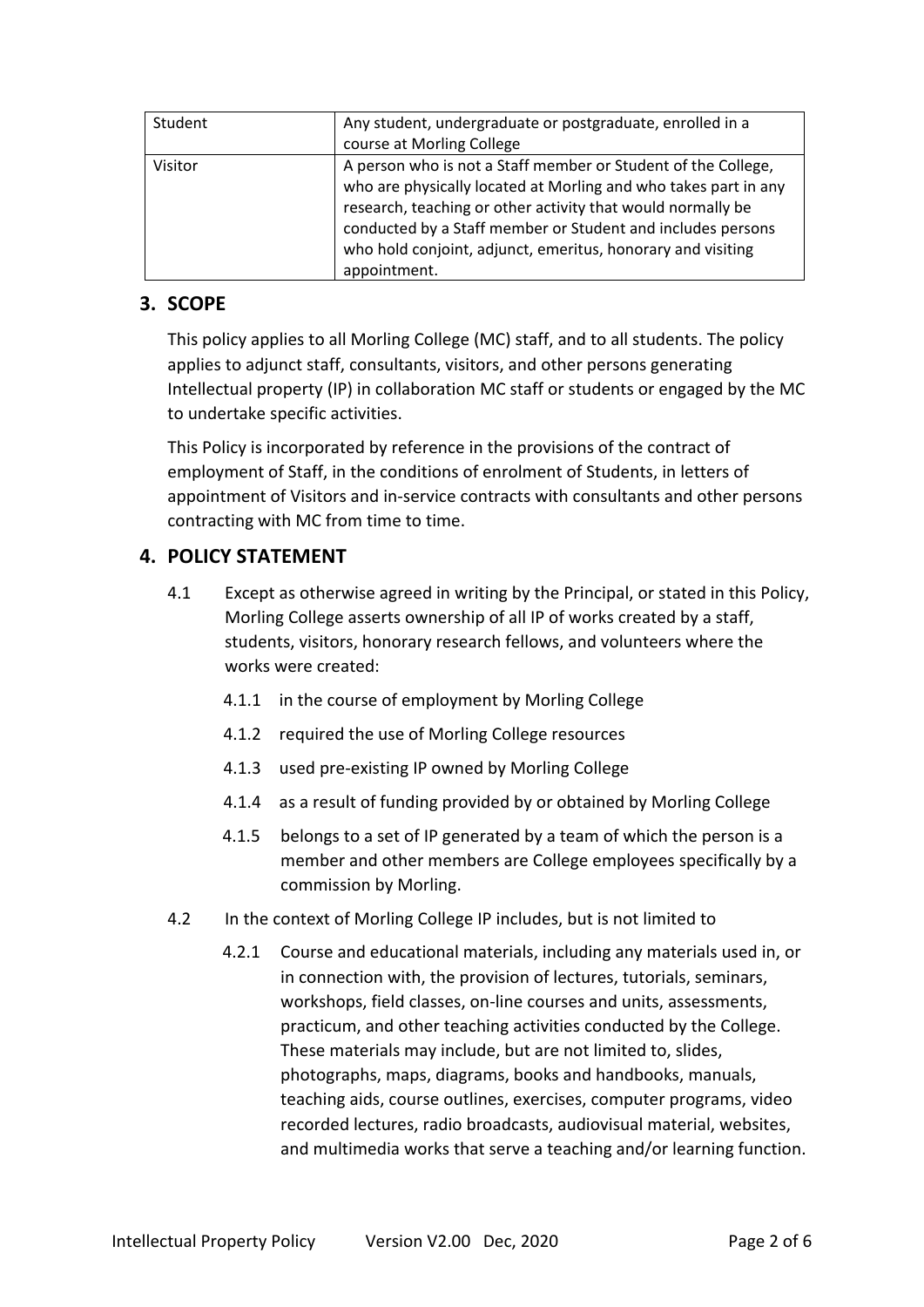- 4.2.2 MC will own all IP that it has commissioned a Staff member, Student, Visitor and/or other party to create or develop for the College purposes. A commission will be evident if an arrangement or agreement has been signed in writing, and such an agreement may or may not include provision for a financial benefit or nonfinancial benefit (such as relief from teaching or other duties).
- 4.3 MC, at its discretion, may give a creator of commissioned works a nonexclusive licence to use the works for teaching purposes, provided that such a licence will not extend to the use of the work for any purpose which is in direct competition with MC.
- 4.4 MC reserves the right to transfer the ownership of its IP to third parties, following consultations, where possible, with the creator(s) of the IP, by written agreement.

## **5. PRINCIPLES**

## Teaching Material

- 5.1 If a staff member creates any course material in any medium (including multi-media) in the course of his/her employment at MC, MC will own the copyright and any other form of IP vesting in that course material. As such, MC has the right to use, reproduce, publish, communicate, perform, broadcast, adapt and disseminate that course material for its teaching purposes, research purposes and scholarly purposes.
- 5.2 Staff contracts include a waiver of the creator's moral right to be attributed as the creator of teaching material. See 5.8.
- 5.3 Where an MC staff member is subsequently employed at another institution, the course material he or she created while employed at MC must not be used for teaching purposes at the other educational institution without the express permission of MC and/or until such time as a written agreement is drawn up giving the previous employee of MC the right to use the material. See 4.3 above.

## **Exclusions**

- 5.4 MC does not assert ownership of:
	- 5.4.1 pre-existing IP generated by a Staff member prior to that Staff member's employment with MC, provided that the Staff member advises the MC of the existence of their pre-existing IP within 30 days of their employment
	- 5.4.2 the IP in course and educational materials, or creative or scholarly works, developed by a Staff member where this IP was not developed for specific College purposes; and
	- 5.4.3 IP created by a Student as part of his/her course or submitted for any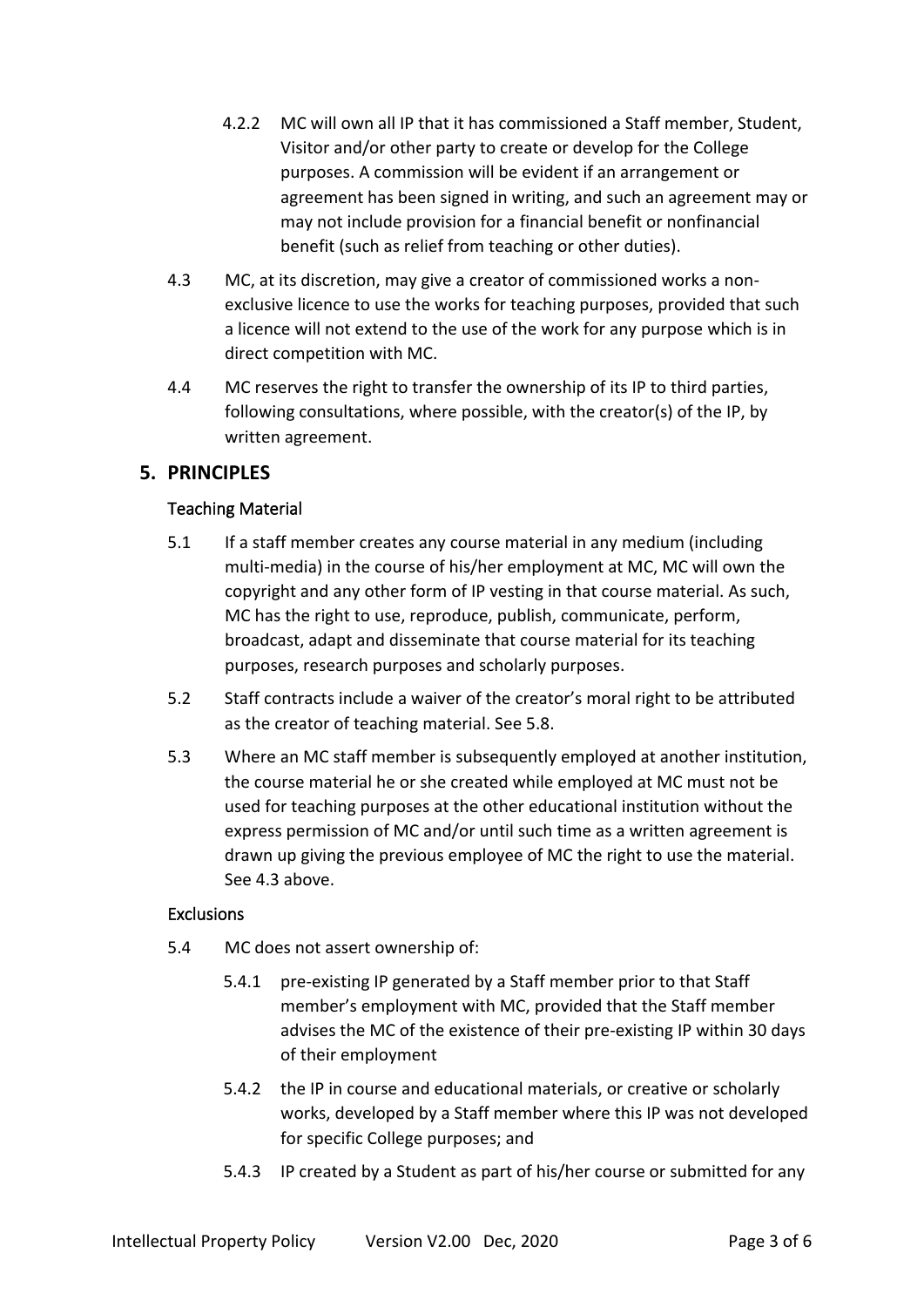award conducted by the College.

5.5 MC encourages its staff and students to publish their scholarly outcomes. Unless the work is specifically commissioned by MC or produced with the assistance of MC resources beyond those normally available to students or staff, the ownership of IP in scholarly books, articles, or other scholarly works or subject matter generated by Staff or Students is retained by the creator.

#### License

- 5.6 Subject to any pre-existing lawful confidentiality agreement, creators of scholarly books, journal articles, course materials, or other scholarly works or subject matter generated, shall grant MC a non-exclusive, royalty free, perpetual, irrevocable, world-wide licence (including the right to sub-license) to make available for consultation, loan, or copying, any copy of a thesis or any other scholarly or creative work deposited with MC for the purposes of advancing teaching, learning or research.
- 5.7 Upon request to the Chief Operating Officer, Staff, Visitors and Students may be granted permission to use MC's IP in course and educational materials, or creative or scholarly works, for non-commercial scholarly, creative, or other purposes.

## Moral Rights

5.8 MC recognises the moral rights of the creators of IP, whether students, staff, or contractors.

These include the right:

- 5.8.1 to be acknowledged or attributed as the creator of the work
- 5.8.2 not to have their work falsely attributed, i.e., another person is acknowledged as the creator; and
- 5.8.3 not to have their work used in a derogatory or prejudicial manner.

These are personal rights, which exist independent of who owns the Copyright or the IP and cannot be reassigned.

5.9 In relation to teaching material, staff contracts include a waiver of the moral right to be attributed as the creator.

## Copyright

5.10 All material in which MC owns the copyright must include the following copyright statement, unless it is not practical to do so:

© Copyright Morling College [insert year the work was first published]

#### Respecting Third Party Rights

5.11 All Staff, Students and/or Visitors are required to respect the rights of third parties in relation to IP, and members may be required to provide necessary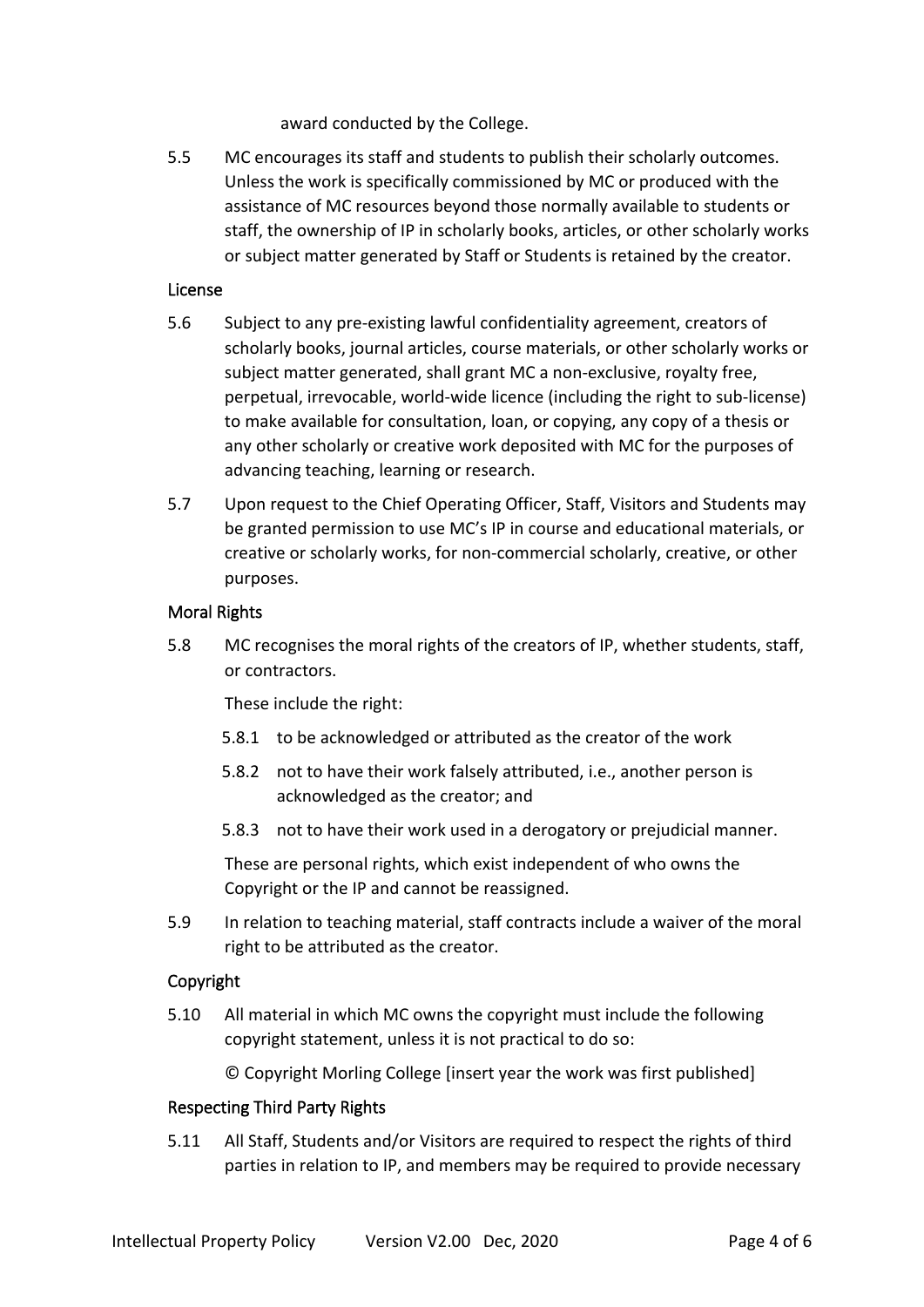information and otherwise co-operate in this process. This may involve:

- 5.10.1 Not infringing the moral rights of third parties; and
- 5.10.2 Not impinging upon the cultural, spiritual, or other interests of indigenous people

#### Transfer of Ownership

5.12 MC reserves the right to transfer the ownership of the IP claimed under the above provisions to third parties, following consultations, where possible, with the creator(s) of the IP, by written agreement.

#### Dispute resolution

5.13 The Principal will be the arbiter over whether MC has legitimate claims over the IP developed by a staff member of student. Where the staff member or student feels they have legitimate grounds to contest MC's claim to ownership under this policy, they may use the provisions of the relevant MC grievance policy.

## **6. RELATED DOCUMENTS AND LEGISLATION**

[Australian Code for the Responsible Conduct of Research](https://www.nhmrc.gov.au/about-us/publications/australian-code-responsible-conduct-research-2018) (Commonwealth) [Copyright Act 1968](https://www.legislation.gov.au/Details/C2019C00042) (Commonwealth) [Copyright Amendment \(Moral Rights\) Act 2000](https://www.legislation.gov.au/Details/C2004A00752) (Commonwealth) [Copyright Regulations 2017](https://www.legislation.gov.au/Details/F2019C00032) (Commonwealth) [Designs Act 2003](https://www.legislation.gov.au/Details/C2020C00094) (Commonwealth) [Patents Act 1990](file:///G:/My%20Drive/Policies%20working%20docs/2020%20Policies%20to%20be%20approved/2019%20IP%20Policy/Patents%20Act%201990) (Commonwealth) [Trade Marks](https://www.legislation.gov.au/Details/C2020C00103) Act 1995 [Competition and Consumer Act 2010](https://www.legislation.gov.au/Details/C2020C00079) [Staff Code of Conduct](https://www.morling.edu.au/module_resources/uploads/POLICIES/Student%20Code%20of%20Conduct%20Policy%202018.pdf) [Staff Grievance Policy](https://www.morling.edu.au/module_resources/uploads/POLICIES/Student%20Code%20of%20Conduct%20Policy%202018.pdf) [Staff Grievance Procedure](https://www.morling.edu.au/module_resources/uploads/POLIhttps:/www.morling.edu.au/module_resources/uploads/POLICIES/Staff%20Grievance%20Procedure%20V1.1%20June%202019.pdf)  [Student Grievance Policy](https://www.morling.edu.au/module_resources/uploads/POLICIES/Staff%20Grievance%20Policy%20V4.1%20April%202019.pdf) [Student Grievance Procedures](https://www.morling.edu.au/module_resources/uploads/POLICIES/Staff%20Grievance%20Procedure%20V1.1%20June%202019.pdf)

## **7. REFERENCES**

Australian College of Theology

Avondale Intellectual Policy [AR.04] May 2018

Excelsia Intellectual Property Policy 2015

## **8. VERSION HISTORY**

| <b>Version</b> | <b>Approved by</b>                     | Approval<br><b>Date</b> | <b>Effective</b><br>Date | <b>Changes made</b>                                                                                                                            |
|----------------|----------------------------------------|-------------------------|--------------------------|------------------------------------------------------------------------------------------------------------------------------------------------|
|                | <b>Morling College</b><br><b>Board</b> | 3 Feb 2021              | 3 Feb 2021               | Formatted to template<br>Extensively revised and<br>expanded. Added 2, 3, 5.1,<br>5.2, 5.3, 5.6, 5.7, 5.9, 5.10,<br>5.11. Expanded 4, 5.5, 5.8 |